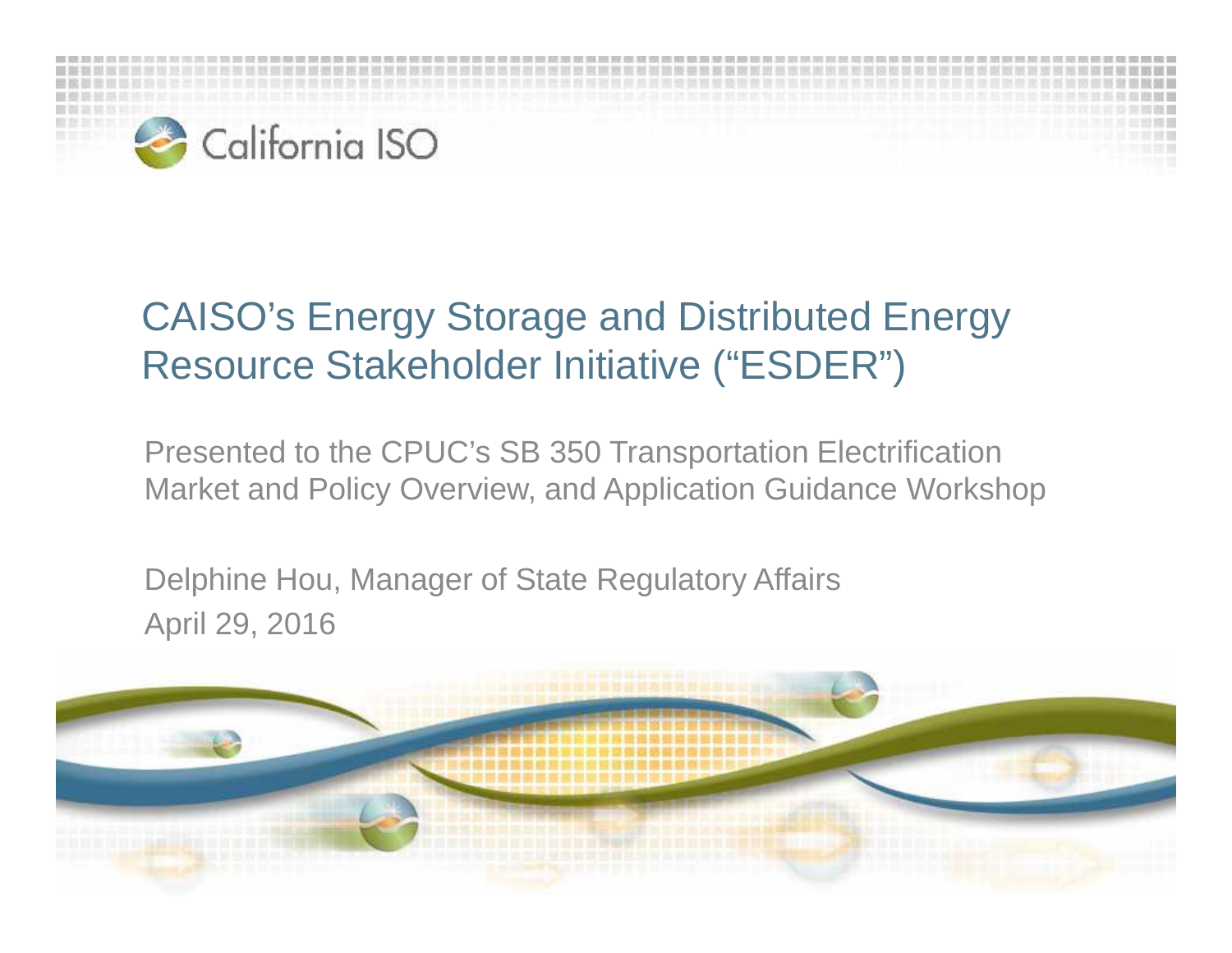# California ISO overview

- Nonprofit public benefit corporation
- Part of Western Electricity Coordinating Council: 14 states, British Columbia, Alberta and parts of Mexico
- 71,000 MW of power plant capacity
- 50,270 MW record peak demand (July 24, 2006)
- 26,000 circuit-miles of transmission lines
- ISO is governed by the Federal Energy Regulatory Commission, which has jurisdiction over transmission lines that cross state borders.



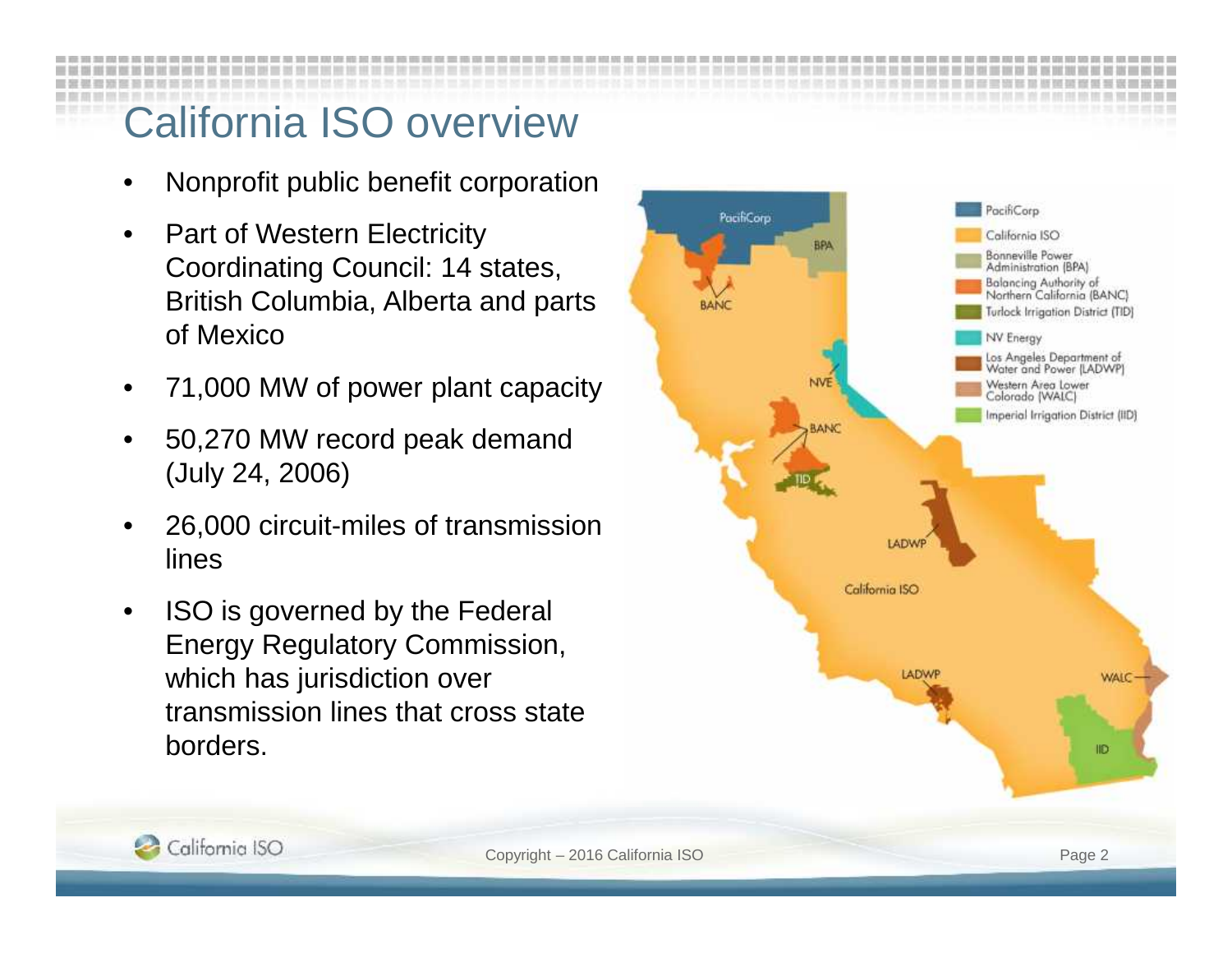

- Distribution connected resources are becoming an increasingly important part of the resource mix.
- Integrating DER into CAISO wholesale markets is expected to help lower carbon emissions and add operational flexibility.
- CAISO has developed models for DER to participate in its markets today and is continuing to develop ways to help enable DER.

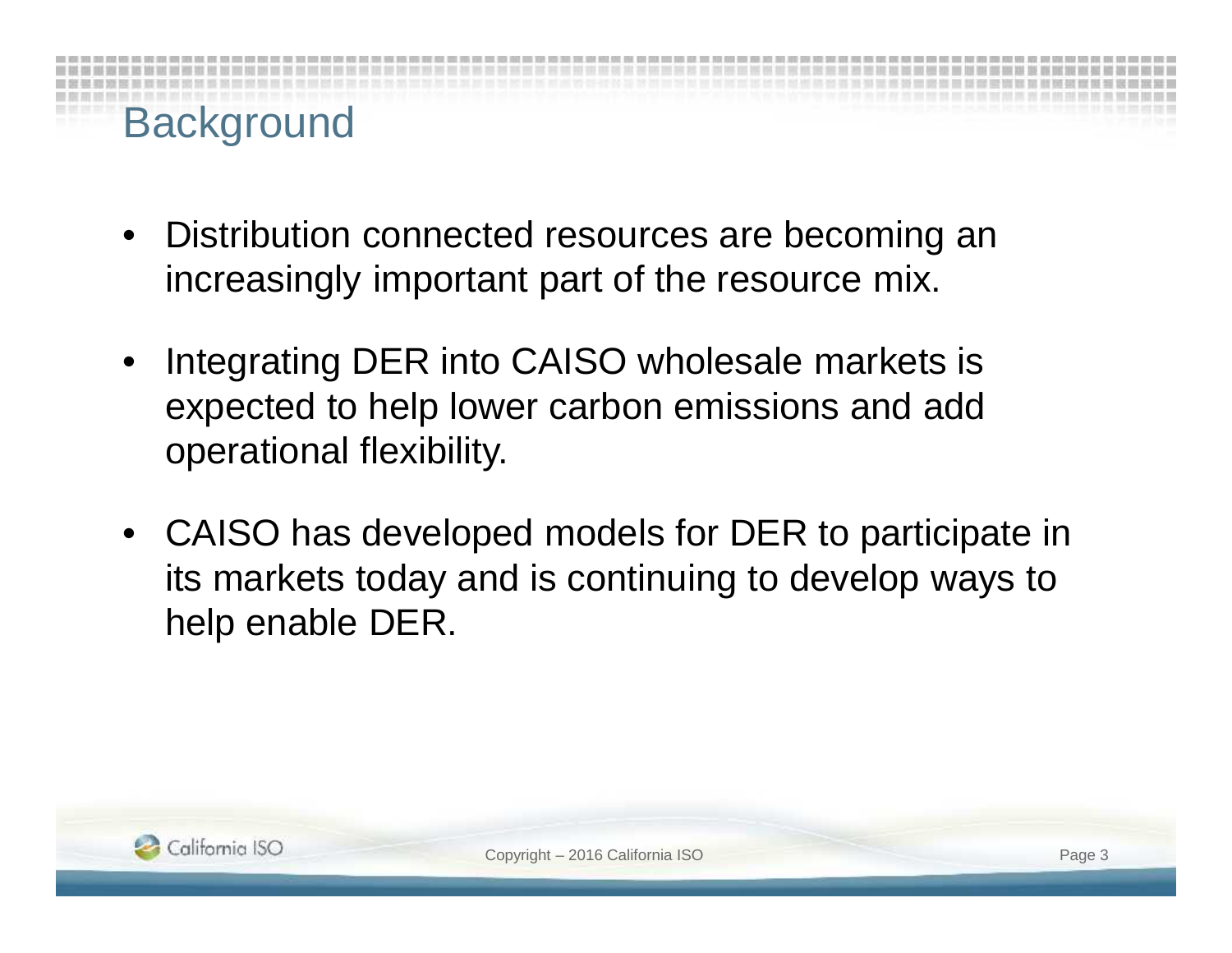## CAISO is lowering barriers and enhancing ability of storage and DER to participate in its markets

- **Energy Storage and DER initiative phase 1 (ESDER1)**
	- Enhancements to the non-generator resource (NGR) model
	- Enhancements to demand response performance measures and statistical sampling
	- Clarifications to rules for non-RA multiple-use applications
- **Energy Storage and DER initiative phase 2 (ESDER2)**
	- Additional NGR enhancements
	- Additional demand response enhancements (ability to increase load consumption; develop alternative baselines)
	- Multiple-use applications (joint effort with CPUC)
	- Distinction between charging energy and station power (joint effort with CPUC)
	- Allocation of TAC to load served by DER

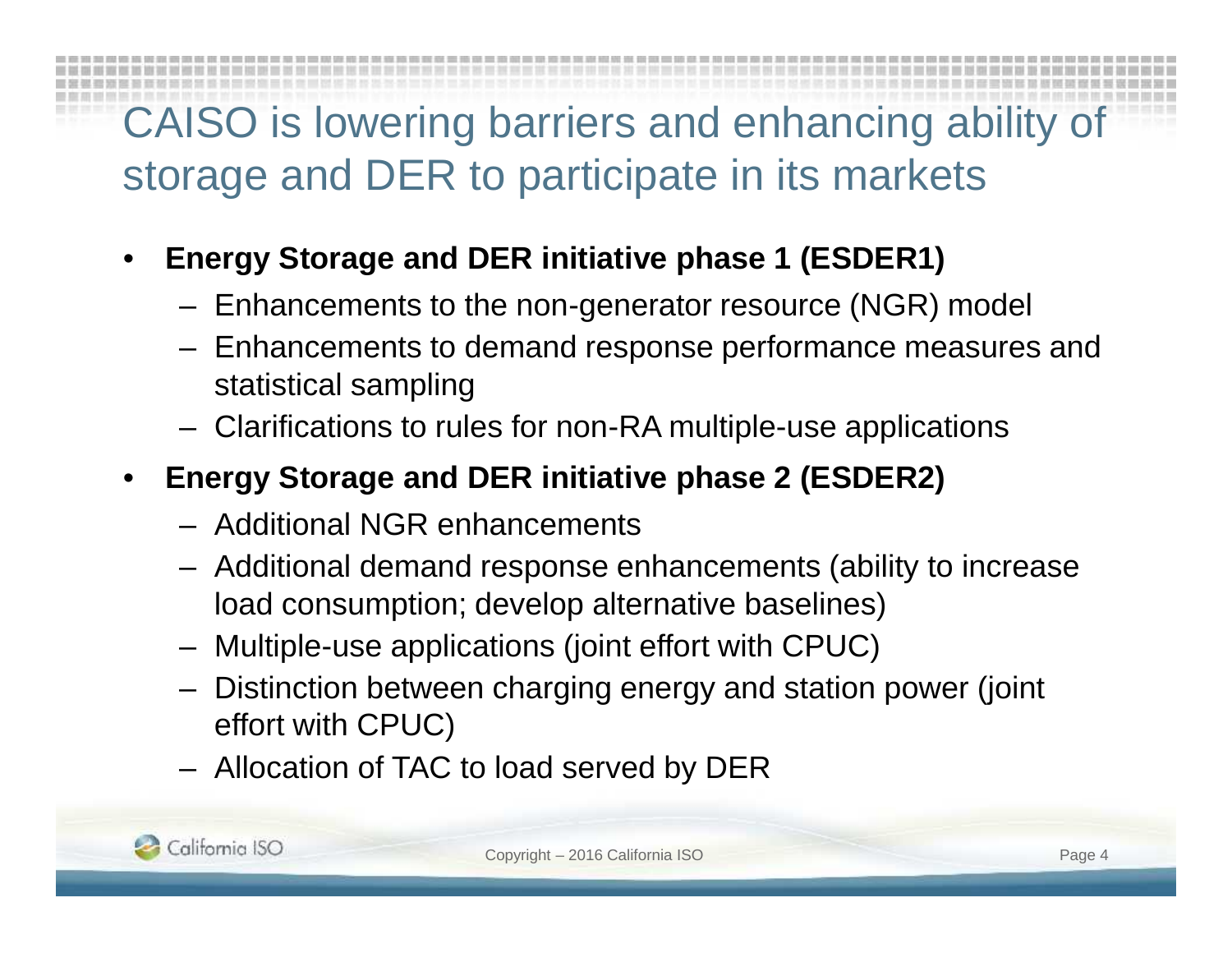## CAISO is lowering barriers and enhancing ability of storage and DER to participate in its markets (continued)

- **DER Provider (DERP)**
	- Framework for aggregations of DER to participate in the CAISO market.
	- Aggregations of DER can provide energy and ancillary services
	- Proposed tariff amendments to implement this framework are presently before FERC